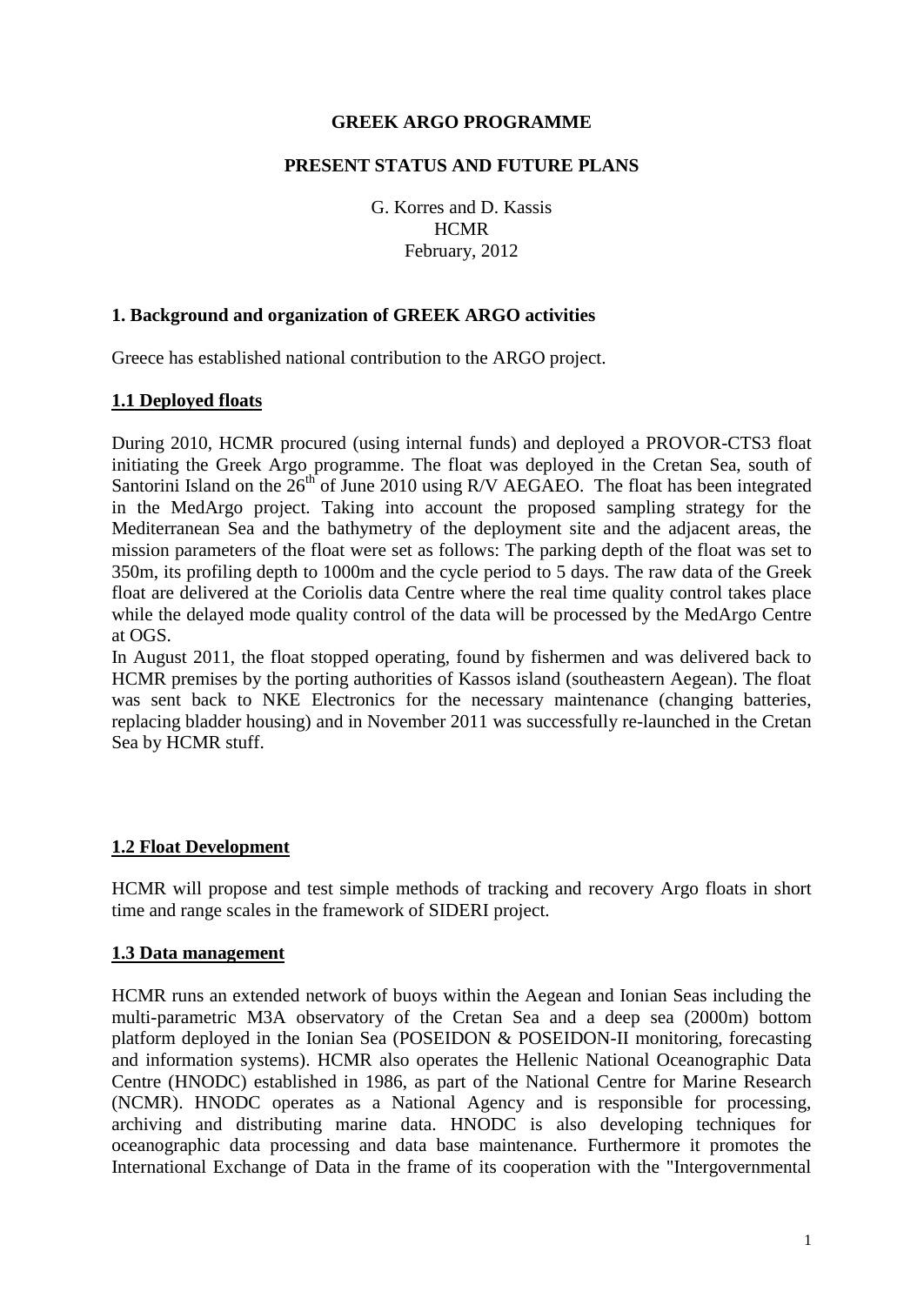Oceanographic Commission IOC) of UNESCO as it is responsible for the coordination of International Data Exchange (IODE) in Greece. The HNODC manages a variety of oceanographic data and information collected by several Hellenic Marine Research Laboratories and in particular from the Institute of Oceanography of the Hellenic Centre for Marine Research-HCMR as well as from HNODC's participation in international projects (MTP-II MATER, MEDAR/MEDATLAS II, HUMBOLDT, SEADATANET). Moreover within the My Ocean project (GMES MCS) HCMR will consolidate and improve its in-situ data services for the Eastern Mediterranean region building on the capacity developed under POSEIDON, MFSTEP (coordination of M3A time-series network, analysis and provision of basin scale data), and MERSEA projects (coordination of Mediterranean in situ observations).

Delayed-mode data processing. HCMR has not developed yet a delayed-mode quality control capability for the Greek Argo data. The delayed mode quality control of the data delivered from the Greek Argo float will be processed by the MedArgo data centre. HCMR considers the possibility of developing delayed-mode data processing for ARGO profiles collected within the Eastern Mediterranean region. HCMR may also contribute to the improvement of the delayed mode quality control processing conceding CTD data collected through several HCMR research cruises. HCMR operates the Med Sea data portal that was set up for the needs of MyOcean project. Within this framework HCMR is in charge of validating biochemical data from Argo floats that are operating in the Mediterranean.

## **1.4. Operational and scientific use of Argo data**

A very important activity, in the frame of the Greek Euro-Argo programme (which will demonstrate the Argo value) is the development of the capabilities in order to exploit Argo data for operational forecasting as well as for research applications. Along this direction, HCMR established a network of relevant Greek scientific groups mainly from Universities and Research Institutes which constitute the Greek Argo Users group/network. These different groups are already using or will be using ARGO data in ocean/atmospheric forecasting, climate studies and for educational purposes. It is expected that the Greek Argo Users Group will further grow and expand its activities concerning the scientific exploitation of Argo data and the cooperation among Greek scientists. Additionally, it is foreseen that the establishment of the E-A ERIC will increase the interaction of the Greek Argo Users Group with the European and international ARGO scientific community in the near future.

#### Operational ocean forecasting:

Med-Argo data have been already used as independent data in order to assess the impact of remote sensed and Ferrybox SSS data assimilation into the Aegean Sea hydrodynamical model component of the POSEIDON system running operationally at HCMR within the framework of POSEIDON-I system.

Med-Argo data are routinely assimilated (using localized Singular Evolutive Extended Kalman filtering techniques) on a weekly basis in one of the operational forecasting systems that are currently operating at HCMR involving the Mediterranean basin at  $1/10^{\circ}$  resolution (POSEIDON-II system) and the Aegean Sea at  $1/30^{\circ}$  resolution.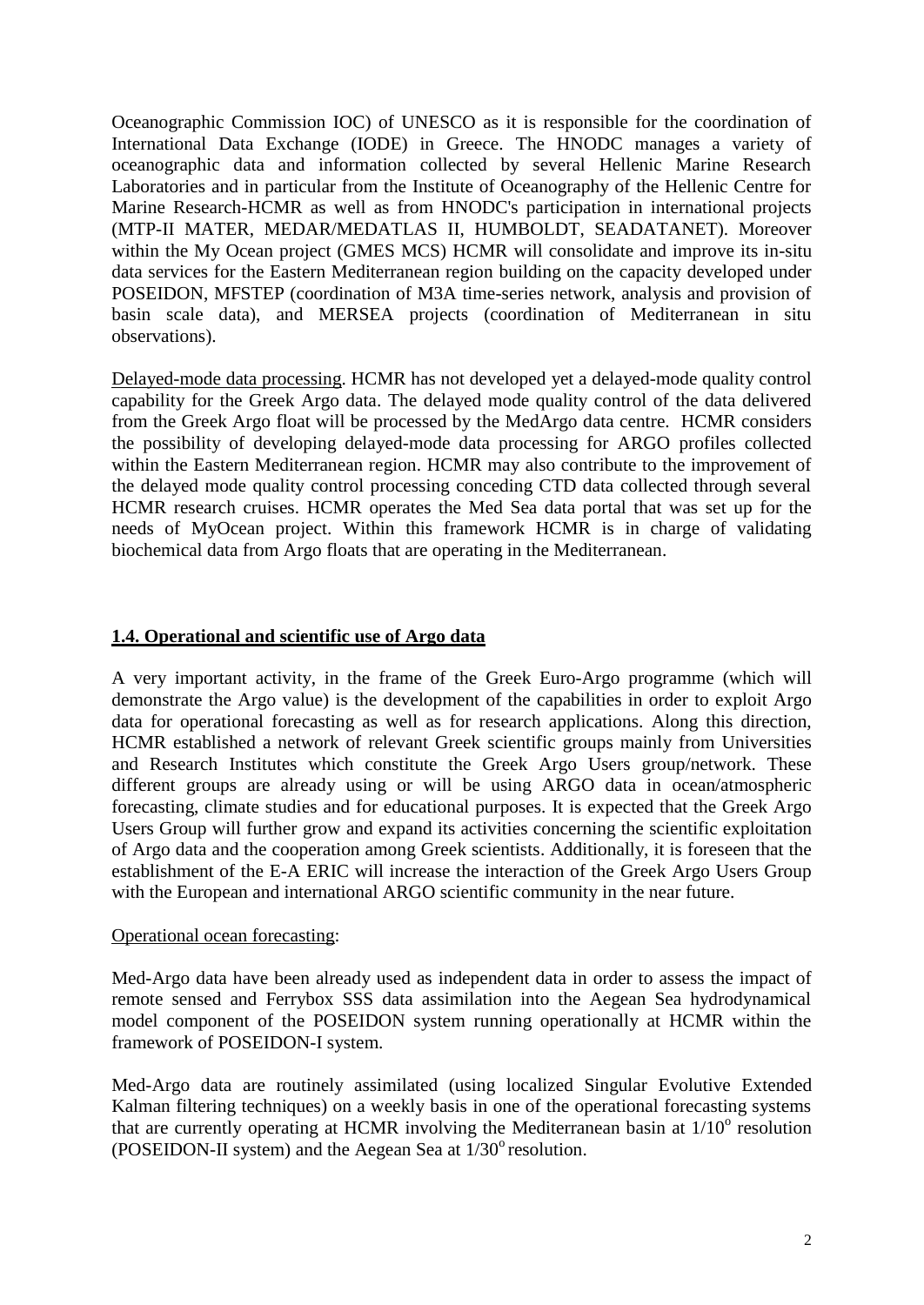The results of the works described above are included in the following scientific publications:

[1] Korres, G., K. Nittis, I. Hoteit, and G. Triantafyllou, 2009: **A high resolution data assimilation system for the Aegean Sea hydrodynamics.** *Journal of Marine Systems*, **77,** 325-340.

[2] Korres, G., K. Nittis, L. Perivoliotis, K. Tsiaras, A. Papadopoulos, I. Hoteit and G. Triantafyllou, 2010. **Forecasting the Aegean Sea hydrodynamics within the POSEIDON-II operational system**. *Journal of Operational Oceanography*, Vol. 3, nu. 1, 37-49,

[3] Korres, G., I. Hoteit, G. Triantafyllou, K. Nittis and K. Tsiaras. **An operational data assimilation system for the Mediterranean Sea hydrodynamics** (in preparation).

as well as in a poster presentation for the 2nd EURO ARGO users meeting (OGS, Trieste - Italy)*:*

G. Korres, K. Nittis, L. Perivoliotis, G. Triantafyllou and M. Chatzinaki, 2009. **The Aegean Sea –Poseidon model.** Hellenic Centre For Marine Research, Greece.

## Ocean science

Med-Argo data are currently used by a small group of researchers in Greece for studies of water mass characteristics of the different deep basins of the Mediterranean Sea and as a continuous record of T/S characteristics providing insight in the seasonal and inter-annual variability of the Mediterranean Sea and its sub-basins. Additionally, Argo data are used for educational purposes in some Greek University Departments. Due to HCMR initiatives within Euro Argo, Greek Argo and SIDERI, programmes to contact potentially interested Greek and other scientists from the eastern Mediterranean region and inform them about the benefits of Argo programme. An increasing demand for Argo data along the Aegean and Ionian Sea for both scientific and educational purposes has been registered.

# **2. Funding**

# **2.1 Existing funding for Greek Argo**

The procurement, deployment and operation costs of the first Greek float launched in 2010/2011 were covered by HCMR internal funds. Lately, Greece established national funding to the Greek Argo programme through the General Secretariat of Research and Technology (GSRT), Ministry of Education, Lifelong Learning and Religious Affairs (funding agency). A major achievement is that Greece will meet the standards to participate to the future European infrastructure E-A ERIC as a full member.

# **2.2 On the future funding and organization for Greek Argo – links with Euro Argo PP**

As part of the Euro-Argo preparatory phase, HCMR has undertaken all necessary efforts and managed to establish long term national funding for the E-A ERIC infrastructure and to meet the standards of a full member.

Greece has deployment capabilities for the Aegean, the Ionian Sea and the central Levantine basin. Float deployment in 2012 will be performed according to the plans of the Greek-Argo research infrastructure and two EU projects (PERSEUS and IONIO) that have recently started. The main goal within 2012 is to initiate the development of the Greek-Argo infrastructure array in accordance with MEDARGO and the EuroArgo infrastructure. It is planned to start deployments in late autumn 2012 and deploy 4 floats in total in the Ionian (1 float) and the Aegean Sea (3 floats).